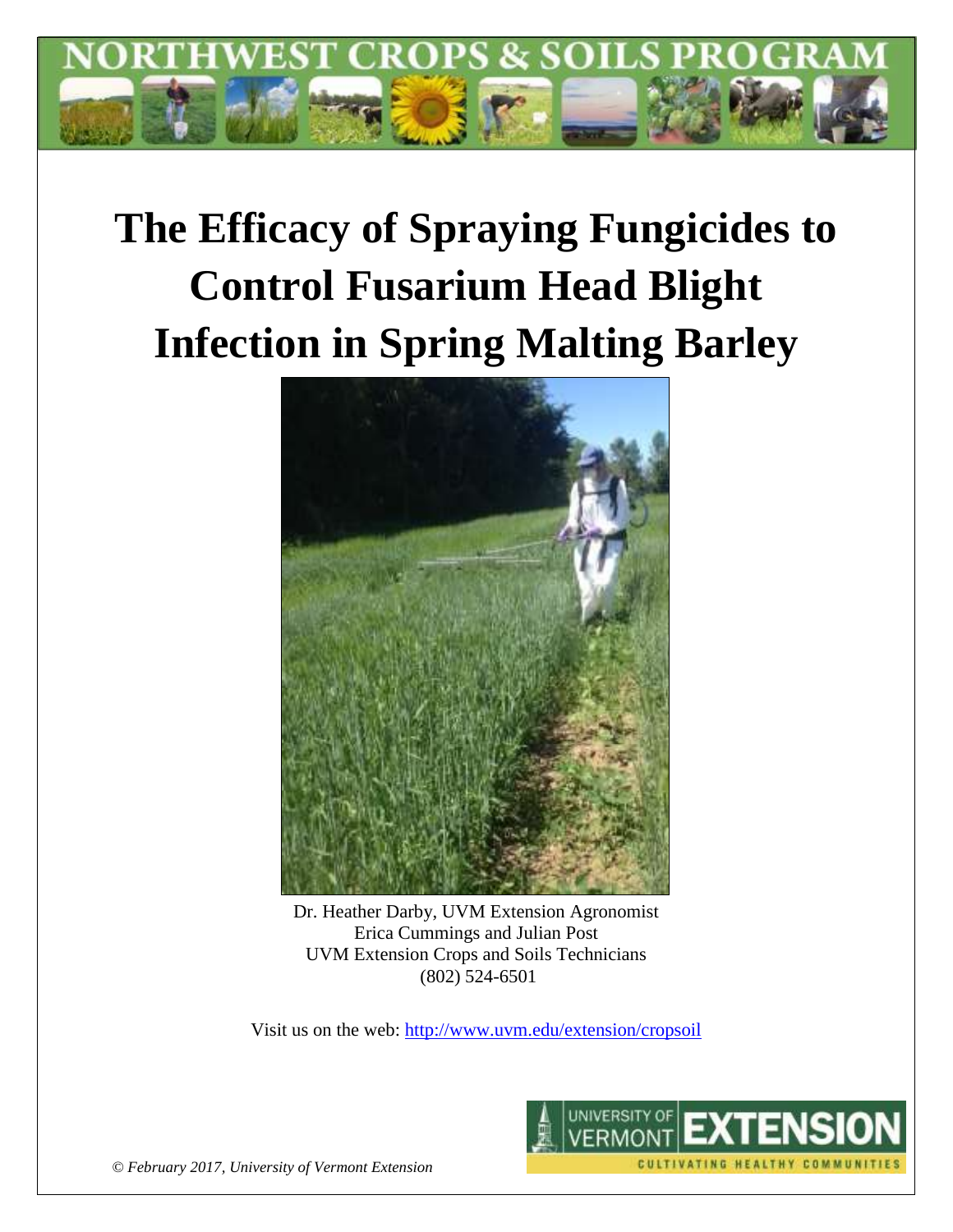### **THE EFFICACY OF SPRAYING FUNGICIDES TO CONTROL FUSARIUM HEAD BLIGHT INFECTION IN SPRING MALTING BARLEY**

Dr. Heather Darby, University of Vermont Extension [Heather.Darby\[at\]uvm.edu](mailto:Heather.Darby@uvm.edu)

Public interest in sourcing local foods has extended into beverages, and the current demand for local brewing and distilling ingredients is quickly increasing. One new market that has generated interest of both farmers and end-users is malted barley. This only stands to reason since the Northeast alone is home to over 175 microbreweries and 35 craft distillers. Until recently, local malt was not readily available to brewers or distillers. However, a rapid expansion of the fledgling malting industry will hopefully give farmers new markets and end-users hope of readily available malt. To date, the operating maltsters struggle to source enough local grain to match demand for their product. In addition to short supplies, the local malt barley that is available often does not meet the rigid quality standards for malting. One major obstacle for growers is *Fusarium* head blight (FHB) infection of grain. This disease is currently the most important disease facing organic and conventional grain growers in the Northeast, resulting in loss of yield, shriveled grain, and most importantly, mycotoxin contamination. A vomitoxin called Deoxynivalenol (DON) is considered the primary mycotoxin associated with FHB. The spores are usually transported by air currents and can infect plants at flowering through grain fill. Eating contaminated grain greater than 1ppm poses a health risk to both humans and livestock.

Fungicide applications have proven to be relatively effective at controlling FHB in other barley growing regions. Limited work has been done in this region on the optimum timing for a fungicide application to barley specifically to minimize DON. In addition, there are limited studies evaluating organic approved biofungicides, biochemicals, or biostimulants for management of this disease. In April of 2016, the UVM Extension Northwest Crops and Soils Program initiated year three of a spring barley fungicide trial to determine the efficacy and timing of fungicide application to reduce FHB infection on cultivars with varying degrees of disease susceptibility.

# **MATERIALS AND METHODS**

A field experiment was established at the Borderview Research Farm located in Alburgh, VT on 21-Apr to investigate the effects of cultivar resistance, fungicide efficacy, application timing on FHB and DON infection in spring malting barley. The experimental design was a randomized complete block, with a split-plot arrangement of cultivar as the whole-plot and fungicide+timing treatments as the sub-plots. The main plot of cultivar included Robust, a 6-row malting barley which is a FHB susceptible variety, and Conlon, a 2-row malting barley with moderate FHB resistance. The fungicide+timing treatments are listed in Table 2.

The seedbed at the Alburgh location was prepared by conventional tillage methods. All plots were managed with practices similar to those used by producers in the surrounding areas (Table 1). The previous crop planted at the site was sunflowers. Prior to planting the trial area was disked and spike tooth harrowed to prepare for planting. The plots were seeded with a Great Plains Cone Seeder on 21-Apr at a seeding rate of 325 live seeds per  $m^2$ . Plot size was  $5'x 20'$ .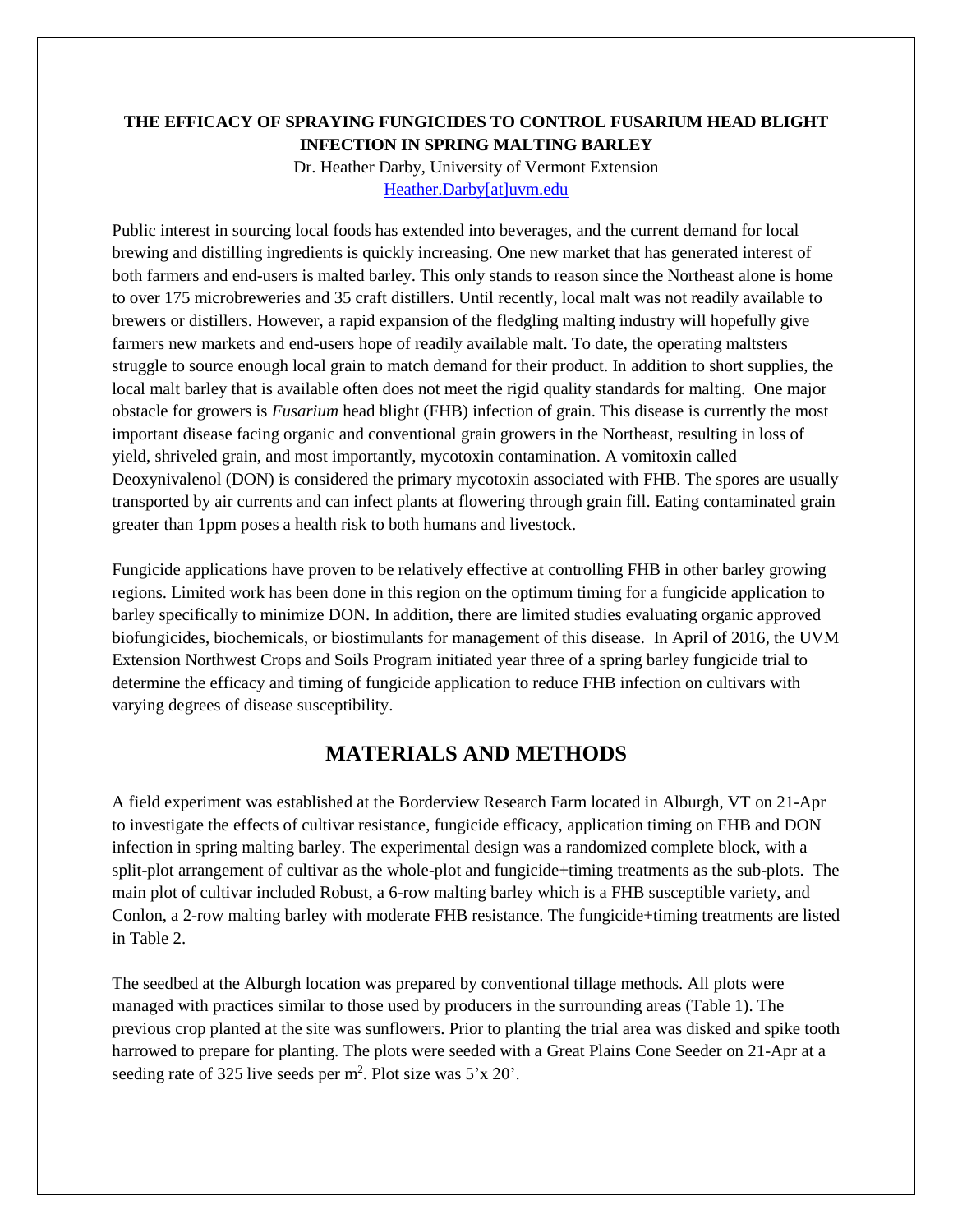**Table 1. General plot management of the trial, 2016.**

|                                | <b>Borderview Research Farm</b>        |  |  |
|--------------------------------|----------------------------------------|--|--|
| Location                       | Alburgh, VT                            |  |  |
| Soil type                      | Benson rocky silt loam                 |  |  |
| <b>Previous crop</b>           | <b>Sunflowers</b>                      |  |  |
| <b>Row spacing (inch)</b>      |                                        |  |  |
| Seeding rate (live seed $m2$ ) | 325                                    |  |  |
| <b>Replicates</b>              | 4                                      |  |  |
| <b>Varieties</b>               | <b>Conlon and Robust</b>               |  |  |
| <b>Planting date</b>           | $21-Apr$                               |  |  |
| <b>Harvest date</b>            | $4-Aug$                                |  |  |
| Harvest area (ft)              | $5 \times 20$                          |  |  |
| <b>Tillage operations</b>      | Spring plow, disk & spike tooth harrow |  |  |

When the barley reached 50% spike emergence (16-Jun), plots were sprayed with the fungicide treatments (Table 2). The application was made using a Bellspray Inc. Model T4 backpack sprayer. This model had a carbon dioxide pressurized tank and a fournozzle boom attachment. It sprayed at a rate of 10 gallons per acre. The adjuvant 'Induce' was added to the

Prosaro and Caramba applications at a rate of 0.125%. All but one plot (Control) of each cultivar was inoculated 24 hours (17-Jun), after the heading treatment was applied, with a spore suspension (40,000 spores/ml) consisting of a mixture of isolates of *Fusarium graminearum* endemic to the area.

The *Fusarium graminearum* spores were multiplied and harvested using the 'Gz conidial suspension inoculum protocol'. Four days after the heading application (20-Jun) plots not previously treated with a fungicide were sprayed with the fungicides treatments except for the control and *Fusarium graminearum* only plots (Table 2). Water was applied at the same rate as the fungicides to the control plots and to those that were only inoculated with *Fusarium graminearum.* Below is a list of the treatment materials evaluated in this trial. Descriptions have been provided from manufacturer information.

**Actinovate®** (EPA# 73314-1) is a biological fungicide (0.0371% Streptomyces lydicus WYEC 108) that suppresses and controls root rot, damping-off fungi and foliar fungal pathogens. Its active ingredient is a patented bacterium that grows around the root system (when soil drenched) and foliage of the plant (when sprayed on) while using several novel modes of antifungal action to protect plants.

**Caramba®** (EPA# 7969-246) fungicide is a highly effective fungicide containing the active ingredient metconazole, resulting in significant yield protection and reductions of deoxynivalenol (DON) levels in grain. It is not only effective on head scab, but provides control of late-season foliar diseases as well.

**ChampION®** (EPA# 55146‐1) is a 77% copper hydroxide-based, broad-spectrum fungicide for disease control. When copper hydroxide is mixed with water, it releases copper ions, which disrupt the cellular proteins of the fungus. This product is approved for use in organic production systems.

**Prosaro®** (EPA# 264-862) fungicide provides broad-spectrum disease control, stops the penetration of the fungus into the plant and the spread of infection within the plant and inhibits the reproduction and further growth of the fungus.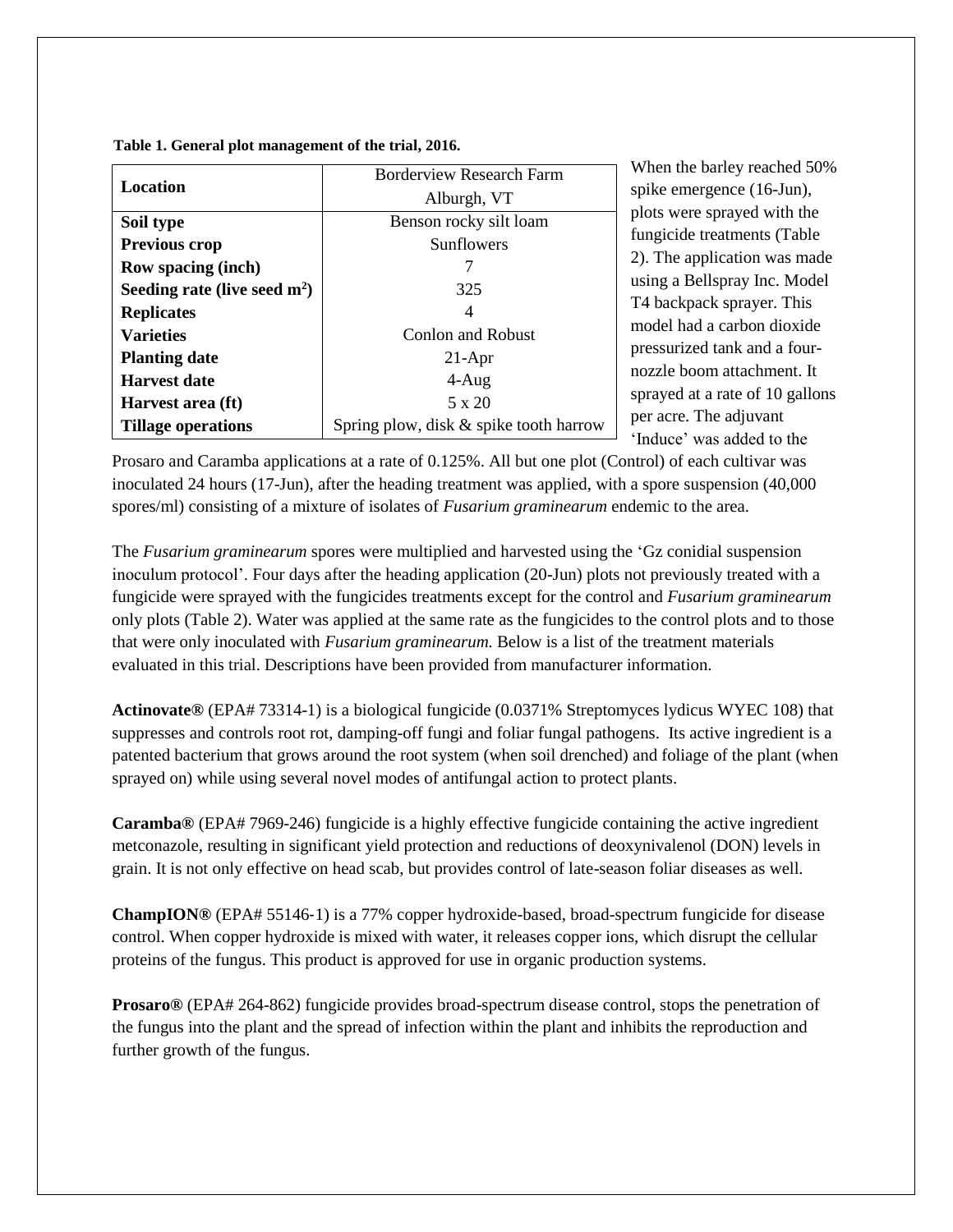**SONATA®** (EPA# 69592-13) fungicide provides excellent control of powdery mildews and rusts. Based on a patented strain of Bacillus pumilus (QST 2808), SONATA is an excellent fit for integrated disease management programs. SONATA contains a unique, patented strain of Bacillus pumilus (QST 2808) that produces an antifungal amino sugar compound that inhibits cell metabolism. SONATA also creates a zone of inhibition on plant surfaces, preventing pathogens from establishing on the plant.

| <b>Treatments</b>    | <b>Heading</b><br>4 days after<br>application<br>heading application |           | <b>Application rate</b>                     |
|----------------------|----------------------------------------------------------------------|-----------|---------------------------------------------|
|                      | date                                                                 | date      |                                             |
| Control              | $20$ -Jun<br>$16$ -Jun                                               |           | Water                                       |
| Fusarium graminearum | $17-J$ un                                                            |           | $40,000$ spores/ml                          |
| Actinovate           | $20$ -Jun<br>$16$ -Jun                                               |           | 6 fl oz $ac^{-1}$                           |
| Caramba              | $16$ -Jun                                                            | $20$ -Jun | 14 fl oz $ac^{-1}$ + 125% Induce $ac^{-1}$  |
| ChampION             | $20$ -Jun<br>$16$ -Jun                                               |           | 1.5 lbs $ac^{-1}$                           |
| Prosaro              | $16$ -Jun                                                            | $20$ -Jun | 6.5 fl oz $ac^{-1}$ + 125% Induce $ac^{-1}$ |
| <b>SONATA</b>        | $16$ -Jun                                                            | $20$ -Jun | 2 qt $ac^{-1}$                              |

**Table 2. Plot treatments-fungicide application dates and rates.**

When the barley reached the soft dough growth stage (17-Jul), FHB intensity was assessed by randomly clipping 60-100 heads throughout each plot, spikes were counted and a visual assessment of each head was rated for FHB infection. To assess the infection rate we use the North Dakota State University Extension Service's "A Visual Scale to Estimate Severity of Fusarium Head Blight in Wheat" online publication.

Grain plots were harvested in Alburgh with an Almaco SPC50 plot combine on 4-Aug, the harvest area was 5' x 20'. At the time of harvest grain moisture, test weight and yield were calculated.

Following harvest, seed was cleaned with a small Clipper cleaner (A.T. Ferrell, Bluffton, IN). An approximate one pound subsample was collected to determine quality. Quality measurements included standard testing parameters used by commercial mills. Test weight was measured by the weighing of a known volume of grain. Generally the heavier the wheat is per bushel, the higher baking quality. The acceptable test weight for bread wheat is 56-60 lbs per bushel. Once test weight was determined, the samples were then ground into flour using the Perten LM3100 Laboratory Mill. At this time flour was evaluated for mycotoxin levels. Deoxynivalenol (DON) analysis was analyzed using Veratox DON 5/5 Quantitative test from the NEOGEN Corp. This test has a detection range of 0.5 to 5 ppm. Samples with DON values greater than 1 ppm are considered unsuitable for human consumption.

All data was analyzed using a mixed model analysis where replicates were considered random effects. The LSD procedure was used to separate cultivar means when the F-test was significant  $(P< 0.10)$ . There were significant differences among the two locations for most parameters and therefore data from each location is reported independently.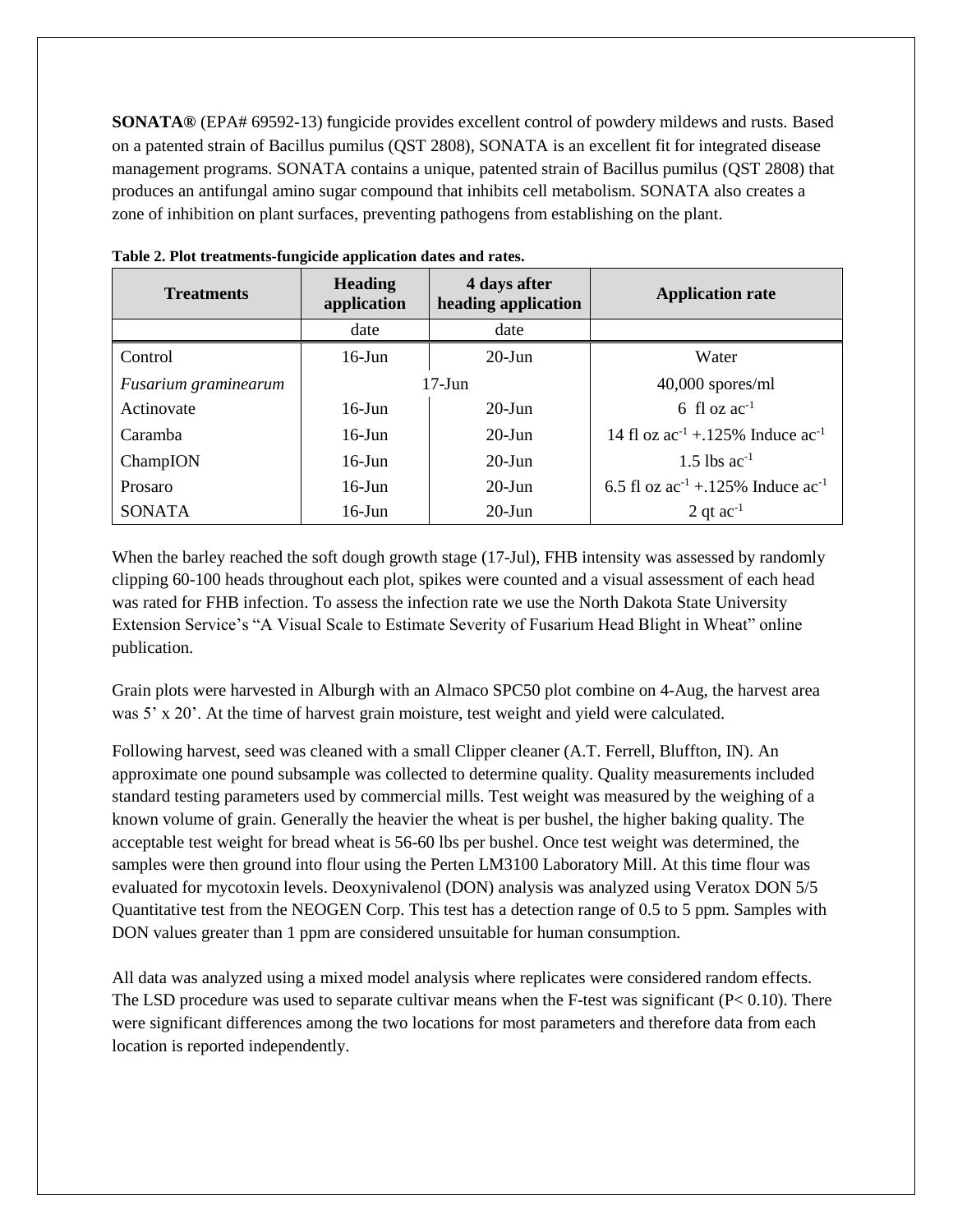Variations in yield and quality can occur because of variations in genetics, soil, weather, and other growing conditions. Statistical analysis makes it possible to determine whether a difference among varieties is real or whether it might have occurred due to other variations in the field. At the bottom of each table a LSD value is presented for each variable (e.g. yield). Least Significant Differences at the 10% level of probability are shown. Where the difference between two varieties within a column is equal to or greater than the LSD value at the bottom of the column, you can be sure in 9 out of 10 chances that there is a real difference between the two varieties. In the following example, variety A is significantly different from variety C, but not from variety B. The difference between A and B is equal to 725, which is less than the LSD value of 889. This means that these varieties did not differ in yield. The difference between A and C is equal to 1454, which is greater than the LSD value of 889. This means that the yields of these varieties were significantly different from one another. The asterisk indicates that variety B was not significantly lower than the top yielding variety.

| <b>Variety</b> | Yield |
|----------------|-------|
| A              | 3161  |
| B              | 3886* |
| C              | 4615* |
| LSD            | 889   |

### **RESULTS**

Seasonal precipitation and temperature recorded at weather stations in close proximity to the 2016 site are shown in Table 3. The growing season this year was marked by lower than normal temperatures in April, and higher than average temperatures in May and August. Rainfall amounts were below average throughout the growing season resulting in 5.52 inches of precipitation less than normal. From April to August, there was an accumulation of 4536 Growing Degree Days (GDDs) which was 43.7 GDDs above the 30 year average.

| Alburgh, VT                       | April   | May     | June    | July    | <b>August</b> |  |
|-----------------------------------|---------|---------|---------|---------|---------------|--|
| Average temperature $(^{\circ}F)$ | 39.8    | 58.1    | 65.8    | 70.7    | 71.6          |  |
| Departure from normal             | $-4.92$ | 1.84    | 0.01    | 0.13    | 2.85          |  |
|                                   |         |         |         |         |               |  |
| Precipitation (inches)            | 2.56    | 1.53    | 2.81    | 1.79    | 2.98          |  |
| Departure from normal             | $-0.26$ | $-1.92$ | $-0.88$ | $-2.37$ | $-0.93$       |  |
|                                   |         |         |         |         |               |  |
| Growing Degree Days (32-95°F)     | 291     | 803     | 1017    | 1201    | 1224          |  |
| Departure from normal             | $-97.9$ | 49.5    | 3.20    | 4.45    | 84.4          |  |

**Table 3. Temperature and precipitation summary for Alburgh, VT, 2016.**

Historical averages are for 30 years of data provided by the NOAA (1981-2010) for Burlington, VT. Alburgh precipitation data from 8/17/16-10/31/16 was missing and was replaced by data provided by the NOAA for Highgate, VT.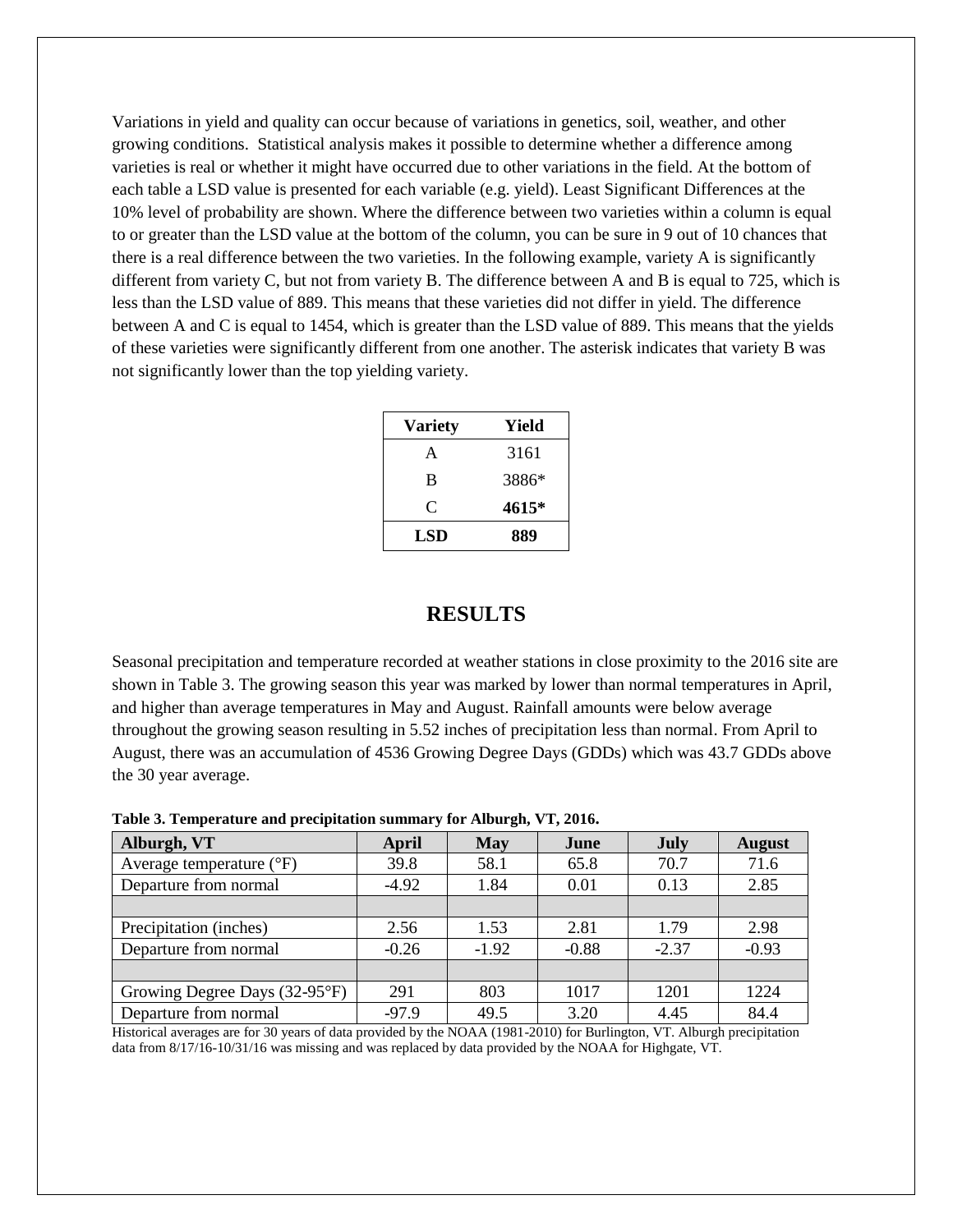#### *Barley Variety x Fungicide+Timing Interactions:*

There was a variety by fungicide treatment interaction for average FHB infected head severity. This interaction indicates that malting barley varieties respond differently to the fungicide treatments. The average FHB infected head severity of the Conlon plots spikes at the 4-days after application of Actin ovate  $(31.6\%)$ , and then varies little between the other fungicide + timing treatments (Figure 1). The infected head severity of the Robust plots spike at the heading applied Acintovate (24.3%), and then similarly, varies little between the other fungicide+timing treatments. Interestingly, the average FHB infected head severity between varieties were opposite of each other across all of the fungicide +timing treatments.



**Figure 1. The interaction between barley variety x fungicide+timing on the average FHB infected head severity.**

#### *Impact of Fungicide and Timing*

There were no significant differences in the average FHB plot severity, average FHB infected head severity and the incidence of infected heads between fungicide+timing treatments (Table 4). Prosaro applied four days after the heading treatment had the lowest average FHB plot severity (0.44%), and the highest was ChampION applied four days after the heading treatment at 1.25%. The lowest FHB infected head severity was Prosaro applied at heading (7.14%). Actinovate applied at heading had the lowest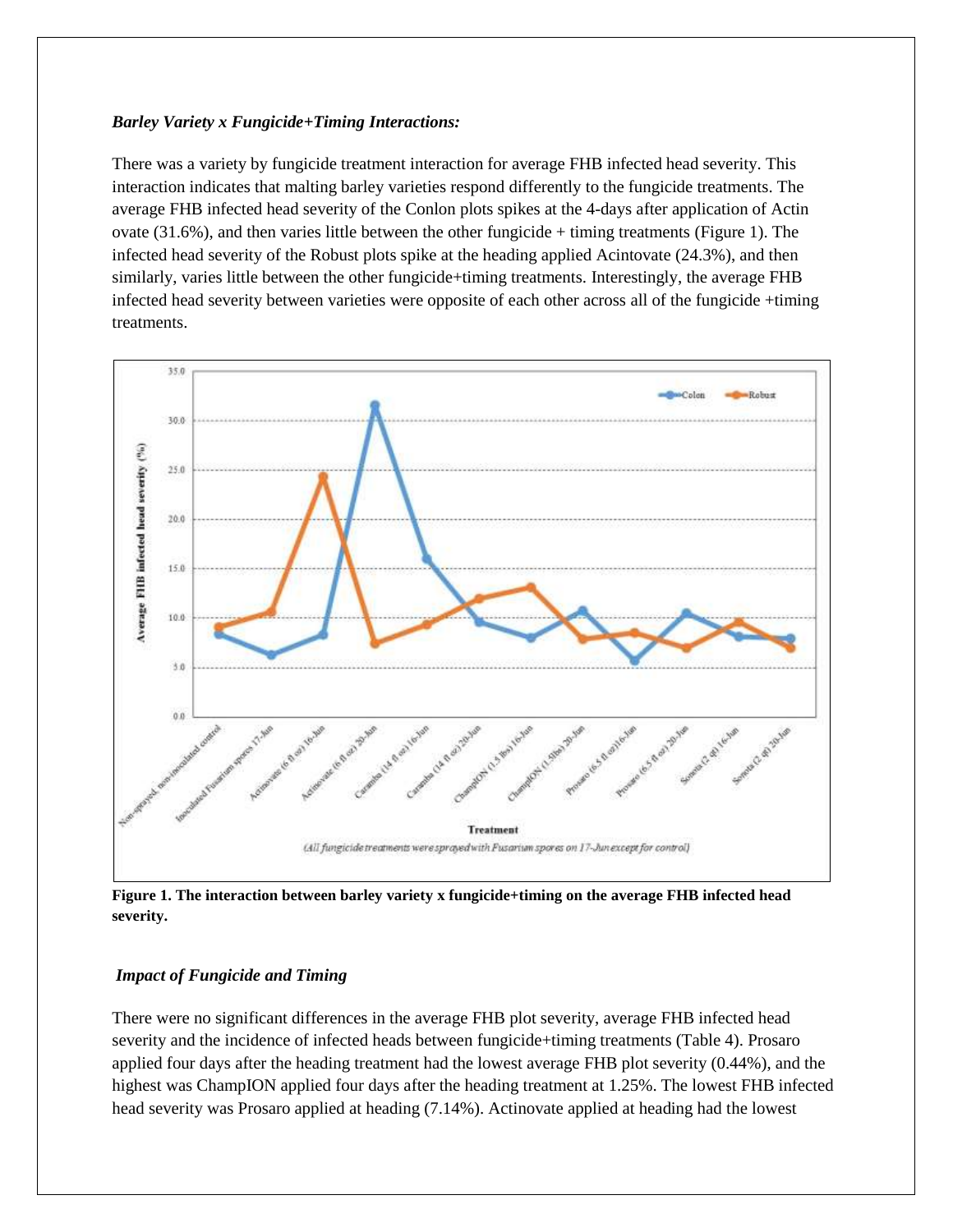incidence of FHB infected heads (3.47%) and the highest incidence was Caramba applied at heading (10.2%)

| <b>Treatment</b>                          | <b>Average</b><br><b>FHB</b><br>severity | <b>Average FHB</b><br>infected head<br>severity | <b>Incidence</b><br>FHB of<br>infected heads |
|-------------------------------------------|------------------------------------------|-------------------------------------------------|----------------------------------------------|
|                                           | $\%$                                     | $\%$                                            | $\%$                                         |
| Non-sprayed, non-inoculated control       | 0.73                                     | 8.75                                            | 7.72                                         |
| Inoculated Fusarium spores 17-Jun         | 0.78                                     | 8.46                                            | 8.01                                         |
| Actinovate – heading                      | 0.64                                     | 16.3                                            | 3.47                                         |
| Actinovate $-4$ days after heading        | 0.70                                     | 19.5                                            | 5.53                                         |
| Caramba - heading                         | 1.09                                     | 12.7                                            | 10.2                                         |
| $Caramba - 4 days$ after heading          | 0.72                                     | 10.8                                            | 6.91                                         |
| ChampION - heading                        | 1.09                                     | 12.7                                            | 8.59                                         |
| $ChampION - 4 \text{ days after heading}$ | 1.25                                     | 9.32                                            | 8.53                                         |
| Prosaro - heading                         | 0.60                                     | 7.14                                            | 6.88                                         |
| $Prosaro - 4 days$ after heading          | 0.44                                     | 8.75                                            | 5.03                                         |
| Sonota - heading                          | 0.71                                     | 8.89                                            | 6.71                                         |
| Sonota $-4$ days after heading            | 0.46                                     | 7.48                                            | 5.34                                         |
| LSD(0.10)                                 | <b>NS</b>                                | <b>NS</b>                                       | <b>NS</b>                                    |
| <b>Trial Mean</b>                         | 0.77                                     | 10.7                                            | 6.91                                         |

| Table 4. The FHB incidence and severity following fungicide treatments at heading and four days after |  |
|-------------------------------------------------------------------------------------------------------|--|
| heading, Alburgh, VT, 2016.                                                                           |  |

Values shown in **bold** are of the highest value or top performing.

NS - None of the treatments were significantly different from one another.

There were significant differences in yield and harvest moisture between fungicide+timing treatments (Table 5). All of the treatments, except for the ChampION applied at heading, yielded higher than the untreated control (Figure 2). The heading application of Prosaro yielded the highest with 3958 lbs  $ac<sup>-1</sup>$ . Other high yielding fungicide+timing treatments were the 4-days after heading applied Prosaro (3743 lbs  $ac^{-1}$ ), the Fusarium only treatment (3683 lbs  $ac^{-1}$ ), and the heading application of Caramba (3508 lbs  $ac^{-1}$ ).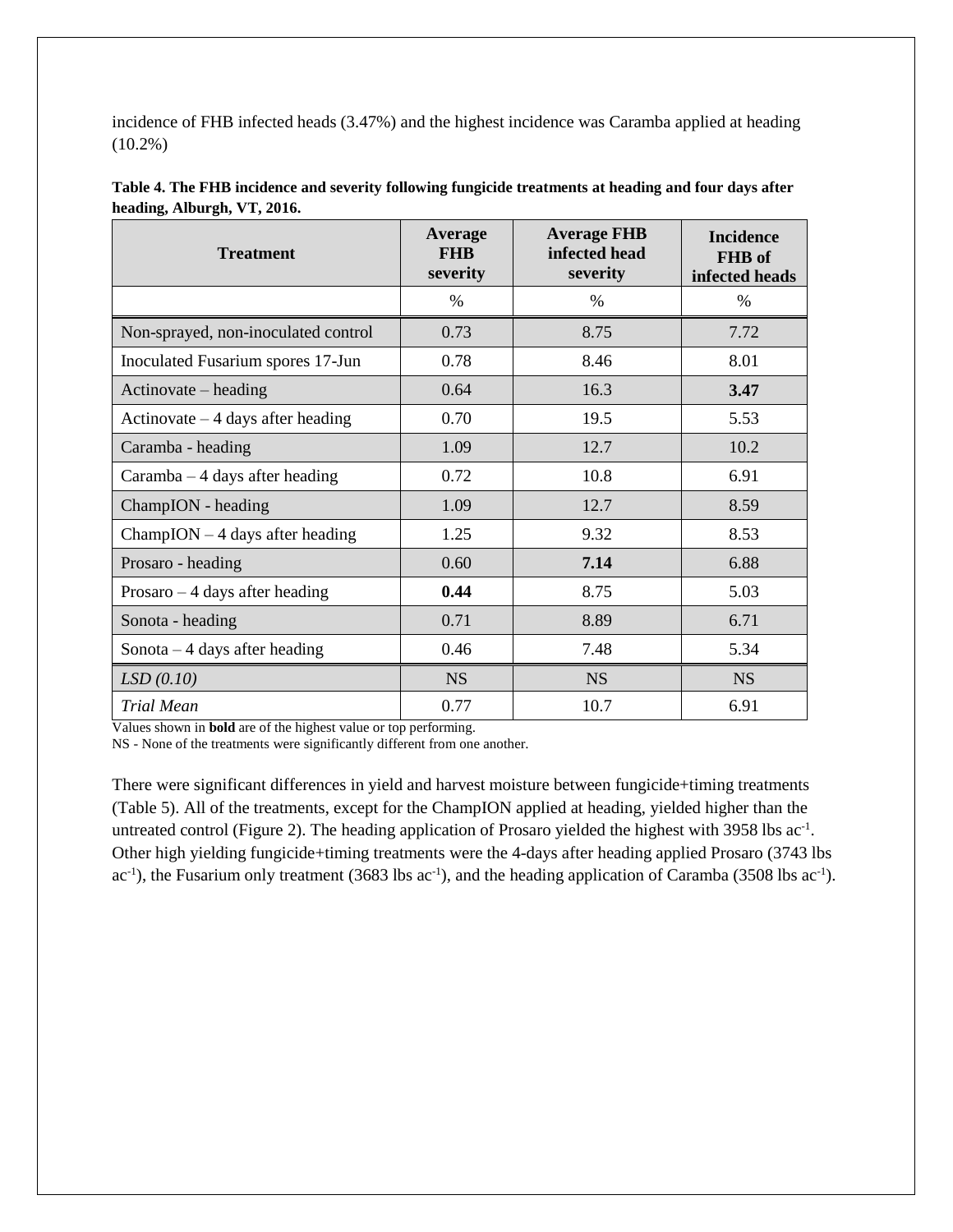| <b>Treatment</b>                          | <b>Harvest</b><br>moisture | <b>Test</b><br>weight  | Yield @13.5%<br>moisture | <b>DON</b> |
|-------------------------------------------|----------------------------|------------------------|--------------------------|------------|
|                                           | $\frac{0}{0}$              | $lbs$ bu <sup>-1</sup> | $lbs$ ac <sup>-1</sup>   | ppm        |
| Non-sprayed, non-inoculated control       | $16.0*$                    | 41.8                   | 3156                     | 0.19       |
| Inoculated Fusarium spores 17-Jun         | $16.1*$                    | 43.6                   | 3683*                    | 0.28       |
| Actinovate – heading                      | $17.2*$                    | 41.6                   | 3233                     | 0.23       |
| Actinovate $-4$ days after heading        | $17.6*$                    | 43.5                   | 3229                     | 0.29       |
| Caramba - heading                         | 19.4                       | 43.9                   | 3508*                    | 0.20       |
| $Caramba - 4 days$ after heading          | 20.1                       | 44.6                   | 3264                     | 0.35       |
| ChampION - heading                        | $17.0*$                    | 42.8                   | 3121                     | 0.28       |
| $ChampION - 4 \text{ days after heading}$ | $17.5*$                    | 44.1                   | 3457                     | 0.24       |
| Prosaro - heading                         | $17.3*$                    | 44.0                   | 3958*                    | 0.19       |
| $Prosaro - 4 days$ after heading          | $17.6*$                    | 43.6                   | $3743*$                  | 0.19       |
| Sonota - heading                          | $16.3*$                    | 43.3                   | 3441                     | 0.35       |
| Sonota $-4$ days after heading            | $17.5*$                    | 42.5                   | 3251                     | 0.31       |
| LSD(0.10)                                 | 1.73                       | <b>NS</b>              | 453                      | <b>NS</b>  |
| <b>Trial Mean</b>                         | 17.5                       | 43.3                   | 3420                     | 0.26       |

**Table 5. The impact application timing and fungicide on barley yield and quality.**

Values shown in **bold** are of the highest value or top performing.

\* Treatments that are not significantly different than the top performing variety in a column are indicated with an asterisk**.**

NS - None of the treatments were significantly different from one another.

The lowest harvest moisture was the untreated control at 16.0%. The treatments with the highest harvest moisture were both applications of Caramba. All of the fungicide+timing treatments had moistures above 14%, the optimum moisture for grain storage, and therefore had to be dried down. Caramba applied 4 days after heading had the highest test weight of 44.6 lbs bu<sup>-1</sup>, the lowest test weight was Actinovate (41.6) lbs bu<sup>-1</sup>) applied at heading. None of the fungicide+timing treatments met industry standards of 48 lbs bu<sup>-1</sup> for barley. The Prosaro treatments and the untreated control had the lowest DON level (0.19 ppm). All fungicide+timing treatments had DON concentrations below the FDA 1 ppm recommendation.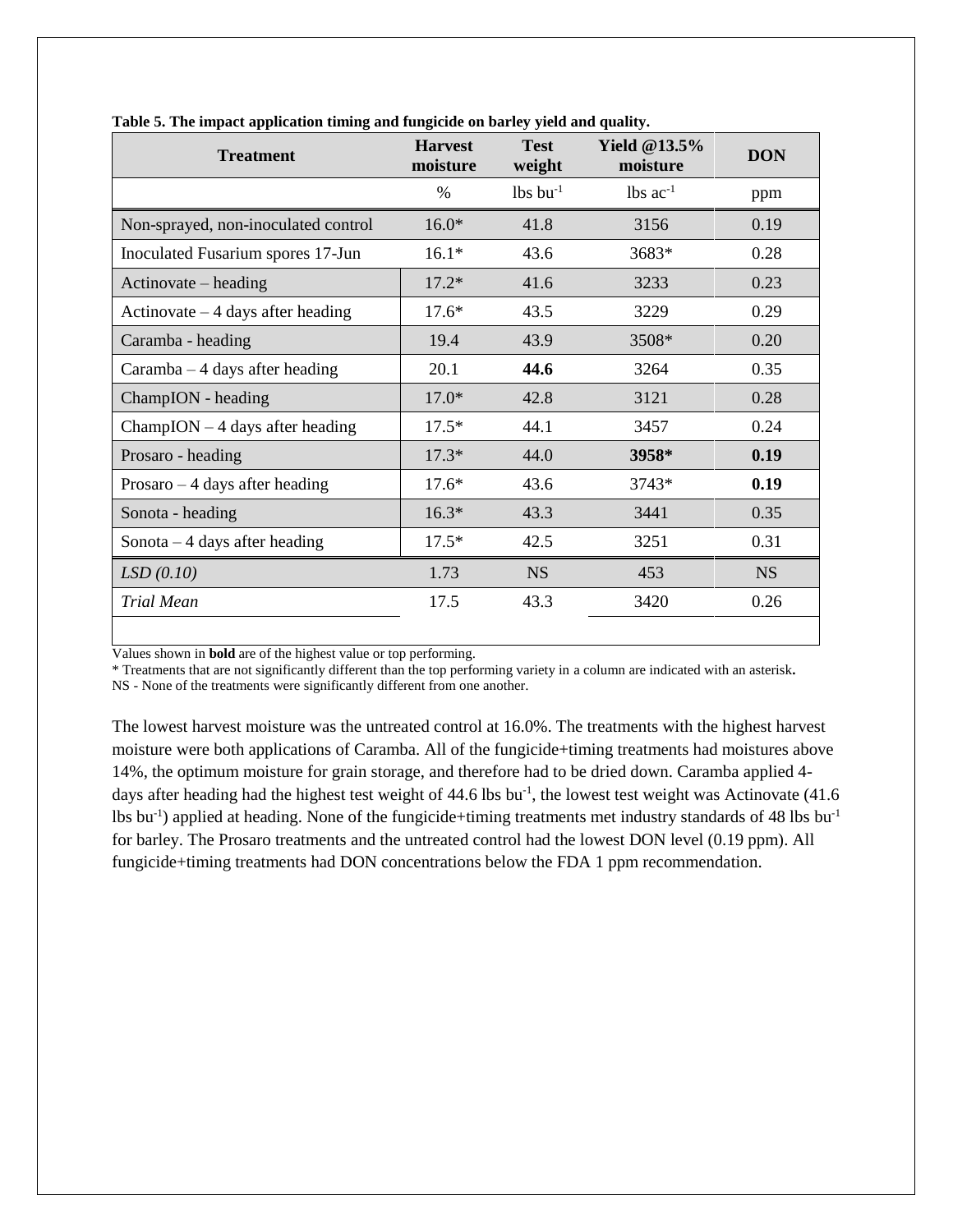

**Figure 2. The impact of application timing and fungicide on barley yield.** Treatments with the same letter did not differ significantly.

### *Impact of Variety*

There were no significant differences in the average FHB plot severity, infected head severity, and incidence of FHB infection between malting barley varieties (Table 6).

| <b>Average FHB</b><br><b>Variety</b><br>severity |               | <b>Average FHB</b><br>infected head<br>severity | <b>Incidence</b><br>FHB of<br>infected heads |  |
|--------------------------------------------------|---------------|-------------------------------------------------|----------------------------------------------|--|
|                                                  | $\frac{0}{0}$ | $\frac{0}{0}$                                   | $\%$                                         |  |
| Conlon                                           | 0.74          | 10.9                                            | 6.80                                         |  |
| Robust                                           | 0.81          | 10.5                                            | 7.01                                         |  |
| LSD(0.10)                                        | <b>NS</b>     | NS                                              | NS                                           |  |
| <b>Trial Mean</b>                                | 0.77          | 10.7                                            | 6.91                                         |  |

#### **Table 6. The impact of malting barley variety of FHB incidence and severity.**

Values shown in **bold** are of the highest value or top performing.

NS - None of the varieties were significantly different from one another.